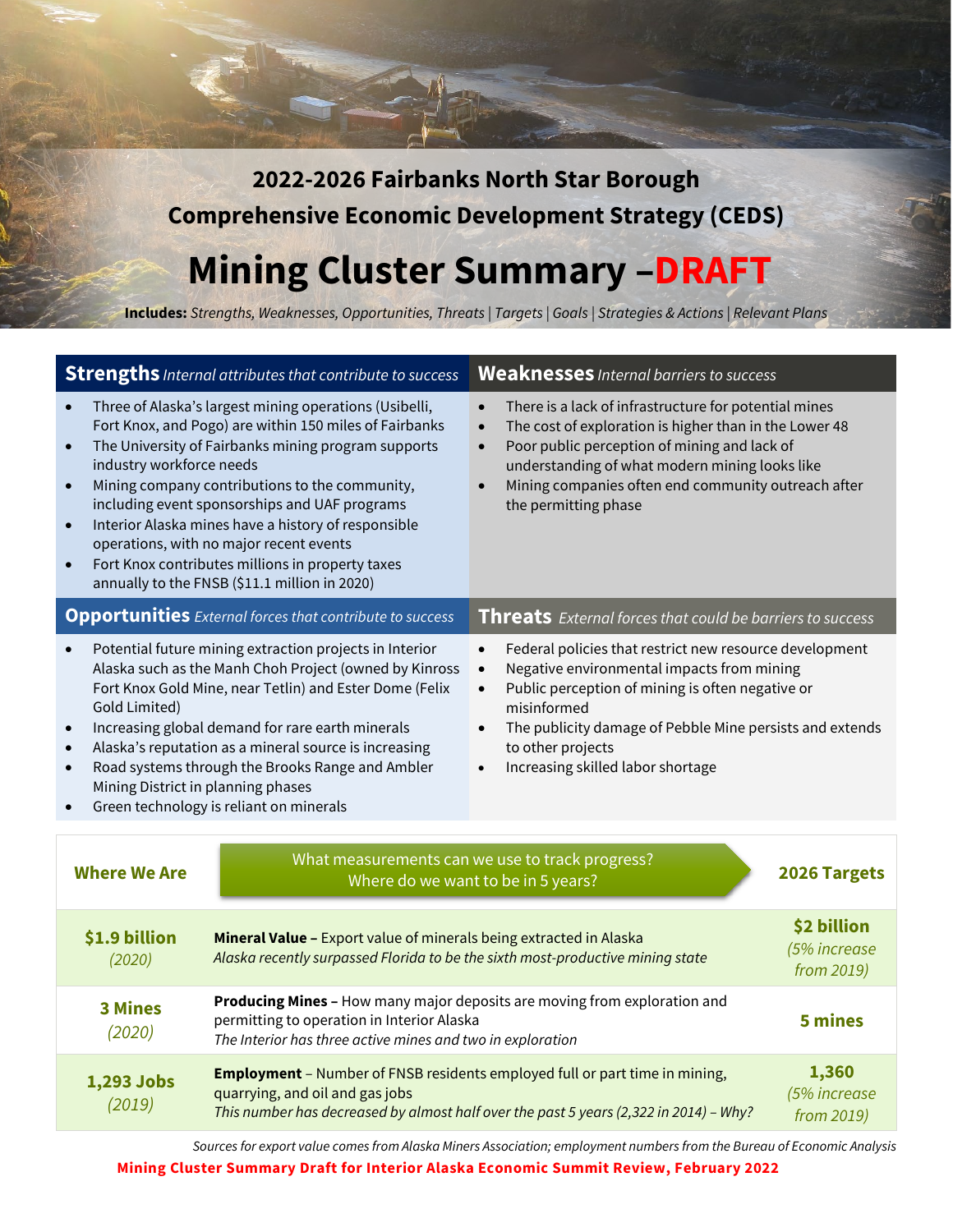#### **Mining Cluster Summary Draft for Interior Alaska Economic Summit Review, February 2022**

### **Mining Goals** *– long term improvements and changes we want to see in five years or more*



- 1. Interior Alaska's abundant mineral resources are the foundation for a thriving, responsible, modern mining industry.
- 2. FNSB residents and local and regional leaders are more knowledgeable about mining, including the industry's economic importance, environmental stewardship, and employment opportunities.

| <b>Lead</b><br><b>Strategies &amp; Actions</b> – the activities we will implement over the next 5 years to accomplish goals & targets<br>and who will lead them |                                                                                                                                                                                                                                                                                                                                                                                                                                                                                                                                                                                                                                                                                  |  |  |  |
|-----------------------------------------------------------------------------------------------------------------------------------------------------------------|----------------------------------------------------------------------------------------------------------------------------------------------------------------------------------------------------------------------------------------------------------------------------------------------------------------------------------------------------------------------------------------------------------------------------------------------------------------------------------------------------------------------------------------------------------------------------------------------------------------------------------------------------------------------------------|--|--|--|
|                                                                                                                                                                 | 1. Workforce Development - Maintain a highly trained workforce that supports mining and geology<br>needs across the spectrum, from exploration, permitting and production. (Goals 1, 2)<br>a. Advocate for natural resources curriculum in public schools.<br>b. Support and expand mining and geology related degree programs in Alaska, including expanding<br>the UAF Mining and Geologic Engineering program and vocational training programs such as the<br>Mining and Petroleum Training Service (MPTS).<br>c. Continue to support public private partnerships such as Alaska Resource Education.<br>d. Increase awareness of career opportunities in the mining industry. |  |  |  |
|                                                                                                                                                                 | 2. Increase Production - Support responsible exploration and permitting for potential new mines in<br>Interior Alaska. (Goal 1)<br>Support exploration and permitting phases for Livengood Mine.<br>а.<br>Support exploration and permitting phases for the Manh Choc Project, including addressing<br>b.<br>transportation concerns.                                                                                                                                                                                                                                                                                                                                            |  |  |  |
|                                                                                                                                                                 | 3. Key Infrastructure - Explore feasibility of new infrastructure to improve access to deposit sites. (Goal 1)<br>a. Perform a cost/benefit analysis for expansion of roads or railway to access sites in the exploration<br>phase.                                                                                                                                                                                                                                                                                                                                                                                                                                              |  |  |  |
|                                                                                                                                                                 | 4. Fair Policies - Ensure local, regional, and state policies balance environmental, economic, and community<br>needs while supporting a competitive environment for exploration and investment. (Goals 1, 2)<br>Review regional and state taxation policies to ensure mining is taxed at rates that benefit<br>a.<br>communities without placing an uneven burden on the industry, and that creates stability and<br>certainty for mining investors.                                                                                                                                                                                                                            |  |  |  |
|                                                                                                                                                                 | 5. Education and Connection - Educate the public on modern mining practices and implement long-<br>term engagement with communities around active and potential deposits. (Goal 2)<br>a. Increase public education on modern mining and the safety measures that are taken.<br>b. Launch a public relations campaign around how minerals (including rare earth minerals) are<br>required to manufacture essentials such as smart phones, renewables, and electric vehicles.<br>c. Educate mining operators on the benefits of engagement beyond the permitting phase.<br>d. Increase tours to active mines.                                                                      |  |  |  |
|                                                                                                                                                                 | <b>Other Relevant Resources</b>                                                                                                                                                                                                                                                                                                                                                                                                                                                                                                                                                                                                                                                  |  |  |  |

- **The Economic Benefits of Alaska's Mining Industry**. Alaska Miners Association. 2021[. View here.](https://www.mcdowellgroup.net/wp-content/uploads/2021/03/ama-summary-brochure-february-2021.pdf)
- Major Mines in Alaska. Alaska Miners Association. 2022. [View here.](http://www.alaskaminers.org/major-mines)
- **Mineral Industry Annual Reports**. Alaska Department of Natural Resources, Division of Geological & Geophysical Surveys. [View here.](https://dggs.alaska.gov/pubs/minerals)

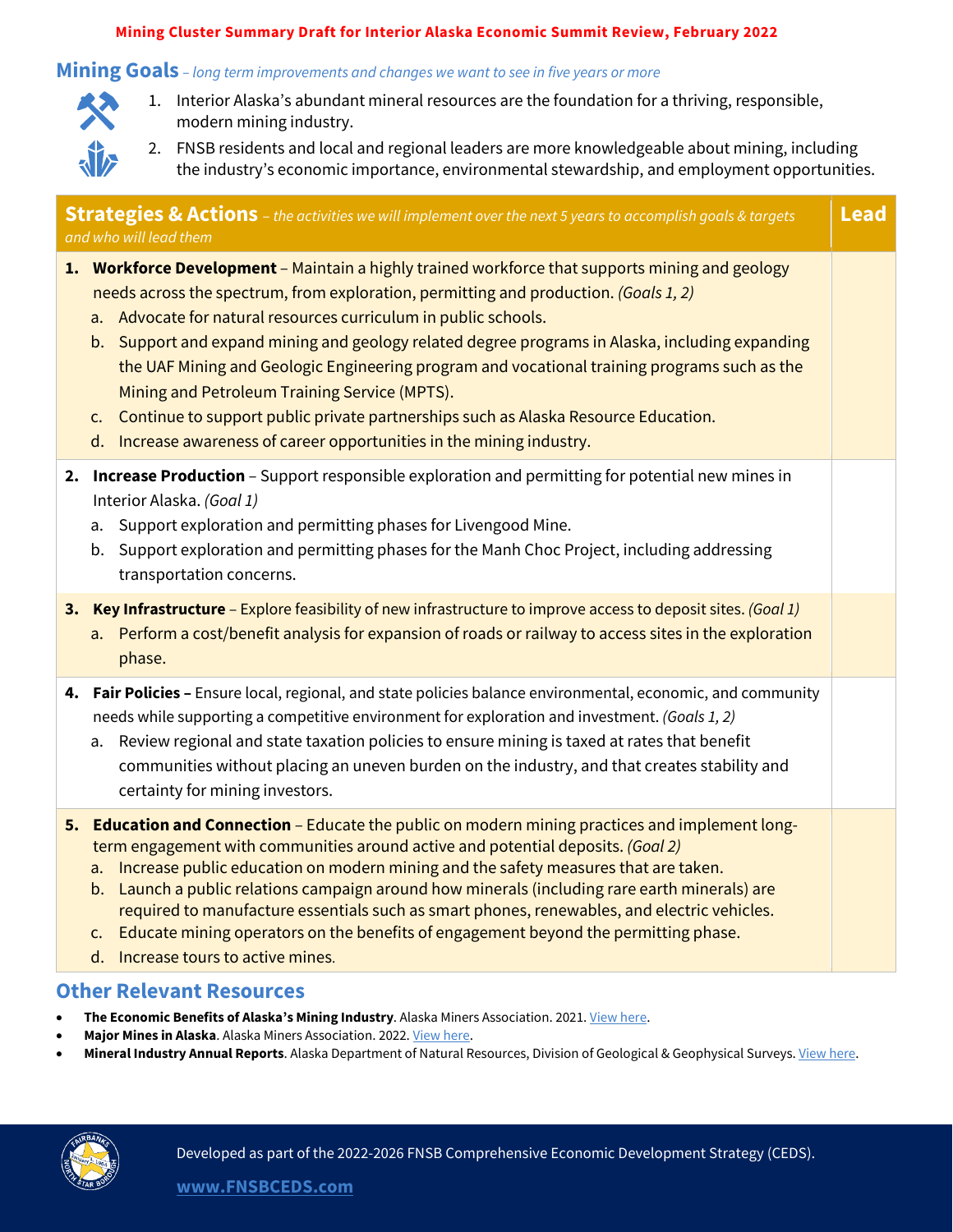# **Interior Alaska Economic Summit, February 22-23, 2022**

# **Mining Breakout: Discussion Summary (02-22-22)**

To view results from the other sessions, visi[t https://fnsbceds.com/](https://fnsbceds.com/) (results will be posted by March 11<sup>th</sup>)

This document compiles feedback and notes from the breakout session. The other tools that were used to guide the discussion include:

- An economic cluster/influencer one-pager that identified a preliminary SWOT analysis, goals, strategies, actions, and measures of success
- A worksheet identifying a proposed economic vision statement and guiding questions for each of the activities. The guiding questions have been copied into this document for reference. The feedback on the economic vision statement was compiled separately and will be released by March  $11^{th}$ .

| <b>First</b> | Last           | <b>Affiliation</b>                                          | <b>Email</b>                   |
|--------------|----------------|-------------------------------------------------------------|--------------------------------|
| <b>Brent</b> | <b>Sheets</b>  | <b>UAF</b>                                                  | bjsheets2@alaska.edu           |
| David        | Larimer        | Felix Gold                                                  | david.larimer@felixgold.com.au |
| Jessica      | Krier          | Alaska Works Partnership                                    | Jessica@alaskaworks.org        |
| John         | Sheneman       | MTA                                                         | jscheneman@mtasolutions.com    |
| Kristan      | Kelly          | Fairbanks North Star Borough                                | Kristan.Kelly@fnsb.gov         |
| Lisa         | <b>Baraff</b>  | Northern Alaska Environmental Center/<br>Solarize Fairbanks | lisa@northern.org              |
| Margi        | Dashevsky      | <b>Fairbanks Climate Action Coalition</b>                   | margi@fbxclimateaction.org     |
| Matthew      | <b>Stevens</b> | State of Alaska, Division of Forestry                       | matthew.stevens@alaska.gov     |
| <b>Rick</b>  | Solie          | International Tower Mines (Livenhood Gold<br>Project)       | rsolie@ithmines.com            |
| Wendie       | MacNaughton    | Northern Star Resources (Pogo Mine)                         | wmacnaughton@nsrltd.com        |

#### **Participants** (alphabetical by first name, based on sign in sheet)

Facilitated by Jomo Stewart, Fairbanks Economic Development Corporation

RSVPs: 24 participants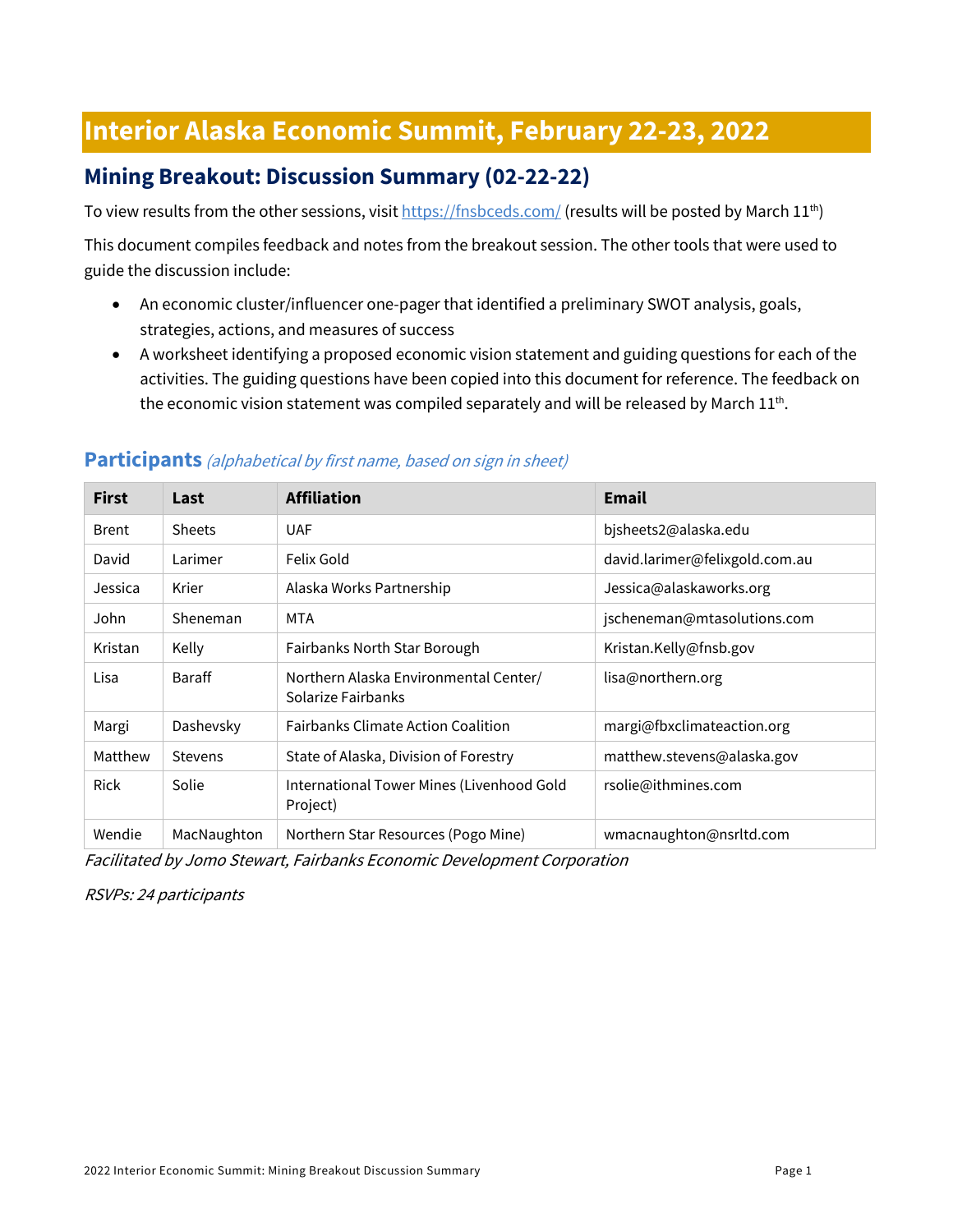# **Feedback on the Strengths, Weaknesses, Opportunities, and Threats (SWOT) Analysis**

#### **Guiding Questions:**

- 
- 1. What did we get right? 3. What would you change?
- 2. What's missing?

4. What's the most important item in each quadrant?

#### **Discussion Notes:**

#### Color Key: Blue = proposed revision **|** red = proposed deletion **|** green = proposed addition

| <b>Strengths</b>                                                                                                                                                                                                                                                                                                                                                                                                                                                                                                                                                                                                                                                                                                                                                                                                                                                                                                      | <b>Weaknesses</b>                                                                                                                                                                                                                                                                                                                                                                                                                                                                                                                                                                                                                                                                                                                                                                                                                                                 |  |
|-----------------------------------------------------------------------------------------------------------------------------------------------------------------------------------------------------------------------------------------------------------------------------------------------------------------------------------------------------------------------------------------------------------------------------------------------------------------------------------------------------------------------------------------------------------------------------------------------------------------------------------------------------------------------------------------------------------------------------------------------------------------------------------------------------------------------------------------------------------------------------------------------------------------------|-------------------------------------------------------------------------------------------------------------------------------------------------------------------------------------------------------------------------------------------------------------------------------------------------------------------------------------------------------------------------------------------------------------------------------------------------------------------------------------------------------------------------------------------------------------------------------------------------------------------------------------------------------------------------------------------------------------------------------------------------------------------------------------------------------------------------------------------------------------------|--|
| Add: Add how many acres are open to mining<br>Add: World-class mineralization<br>Add: Permissive regulation regime<br>Add: Geology is here and supports exploration<br>Add: UAF geology program<br>$\bullet$<br>Add: Fort Knox partnership with Trout Unlimited<br>$\bullet$<br>• Add: Community projects of local mines<br>• Economic propulsion from high number of<br>employees<br>• Add: Appreciation for workers of the mining industry<br>and the opportunity the industry brings.<br>Add: Highlight what UAF offers the industry<br>$\bullet$<br><b>Add: Fort Knox</b><br>$\bullet$<br>Add: GVEA rates are low<br>$\bullet$<br>Add: Strong environmental review and regulation<br>Add: Fairbanks is a logistical hub<br>$\bullet$<br>• Revise: Reword second bullet to "UAF supports<br>industry workforce needs and provides research<br>capabilities"<br>Revise: What is considered "recent" in bullet four? | • Add: Lack of geology knowledge<br>• Add: Lack of infrastructure<br>• Add: Industry focus on gold<br>• Add: Lack of trust with regulation agencies<br>• Add: Who owns surface and subsistence rights?<br>• Add: Land status mapping<br>• Add: Lack of effective communication between mining and<br>the public<br>• Add: Cost of energy<br>• Add: Public understanding land status<br>• Add: UAF geology and engineering research and<br>development<br>• Add: Land status management<br>• Add: Lack of honest disclosure<br>Add: No trust from mining companies and the public<br>• Add: Mining conflicts with other user groups, such as trail<br>users and home owners<br>• Add: Outdated mining laws<br>• Add: Low tax rate<br>• Add: Limited recycling options<br>Add: Need to update land status<br>$\bullet$<br>Revise: Add "production" to second bullet |  |
| <b>Opportunities</b>                                                                                                                                                                                                                                                                                                                                                                                                                                                                                                                                                                                                                                                                                                                                                                                                                                                                                                  | <b>Threats</b>                                                                                                                                                                                                                                                                                                                                                                                                                                                                                                                                                                                                                                                                                                                                                                                                                                                    |  |
| • Add: Green tech is reliant on precious metals? Not<br>minerals?<br>Add: Provides multiuse land access opportunities<br>Add: Metal refining, perhaps manufacturing<br>Add: Jobs<br>Add: Specialty processing plant<br>٠<br>• Add: Potential future mining extraction and<br>exploration<br>• Add: Education<br>• Add: Giving credit to the mining industry for the good<br>work they do<br>• Add: Include gold (gold is not a rare earth mineral)<br>Add: Better outreach and public engagement<br>$\bullet$<br>Add: Highway and Jobs bill<br>$\bullet$<br>• Delete: Road systems through Brooks Range and<br><b>Ambler Mining District</b>                                                                                                                                                                                                                                                                          | • Add: Other land uses don't jive with mining<br>• Add: Time to development<br>• Add: Declining level of trust by the public of regulatory<br>agencies<br>• Add: High energy costs<br>• Add: Poor comprehensive knowledge among the public<br>• Add: Competition for land (hunting, fishing, hiking, skiing)<br>• Add: Community impact<br>• Add: Actual potential impacts of Pebble Mine<br>• Add: Public safety treat of Kinross using public highway as<br>road<br>• Add: Air pollution<br>• Add: Changes in political administration                                                                                                                                                                                                                                                                                                                          |  |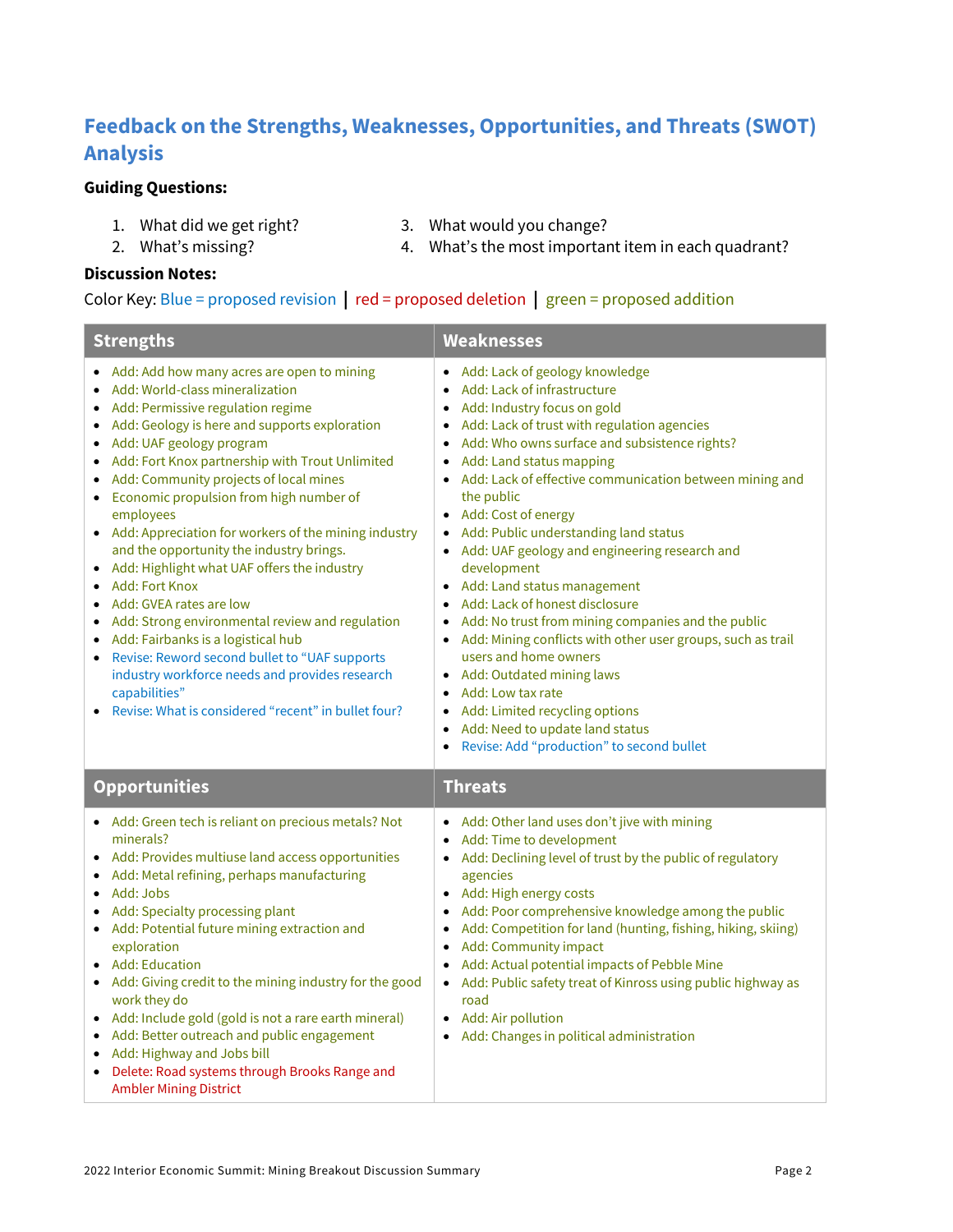## **Goals, Strategies, Actions Discussion Questions**

#### **Guiding Questions:**

- 1. What did we get right?
- 2. What would you change?
- 3. What's missing?
- 4. Who will lead each of the strategies? What do you see as you/your organization's role?
- 5. Which of the strategies is most important for us to focus on over the next year?

#### **Discussion Notes:**

Goals

- Add: Add a training and hires goal
- Add: Add a goal regarding the impact to the community
- Make actionable
- Goal 2: In reference to "more knowledgeable" more knowledgeable than what?
- Goal 1: "Interior Alaska's abundant mineral resources are a mechanism supporting a thriving, responsible, modern mining industry and local communities."
- Goal 1: What is considered "responsible"?
- Goal 2: "FNSB residents and local and regional leaders have a knowledgably understanding of mining, including the industry's economic importance, environmental stewardship, and employment opportunities."
- Goal 2: Add education and communication

#### Strategy 1: Workforce Development

- Add: Increase partnerships for workforce development
- Add: Add a vocational action
- Add: Millwright Education
- Refine: Strategy revision: … "through permitting to production."
- Refine: Strategy revision: "Make and create a highly trained local workforce..."
- Refine: Strategy revision: "Create and maintain a highly trained local workforce..."
- Refine: 1A: Add "and universities" to the end of the sentence
- Refine: 1A: Add "create" to the start of the sentence
- Refine: 1A: Refer to badge program designed for farthest north Girl Scouts and Girl Scouts of Alaska.
- Refine: 1B: Turn "Vocational training programs such as the Mining and Petroleum Training Service" its own bullet
- Refine: 1B: Support/provide CDL training and licensing
- Refine: 1B: Add "and Hutchinson High School" to the end
- Refine: 1D: Add "with definition on job skills and needs and avenues for professional growth and advancement" to the end of the sentence
- Refine: 1D: Add "connect needs to resources" to the end

Strategy 2: Increase production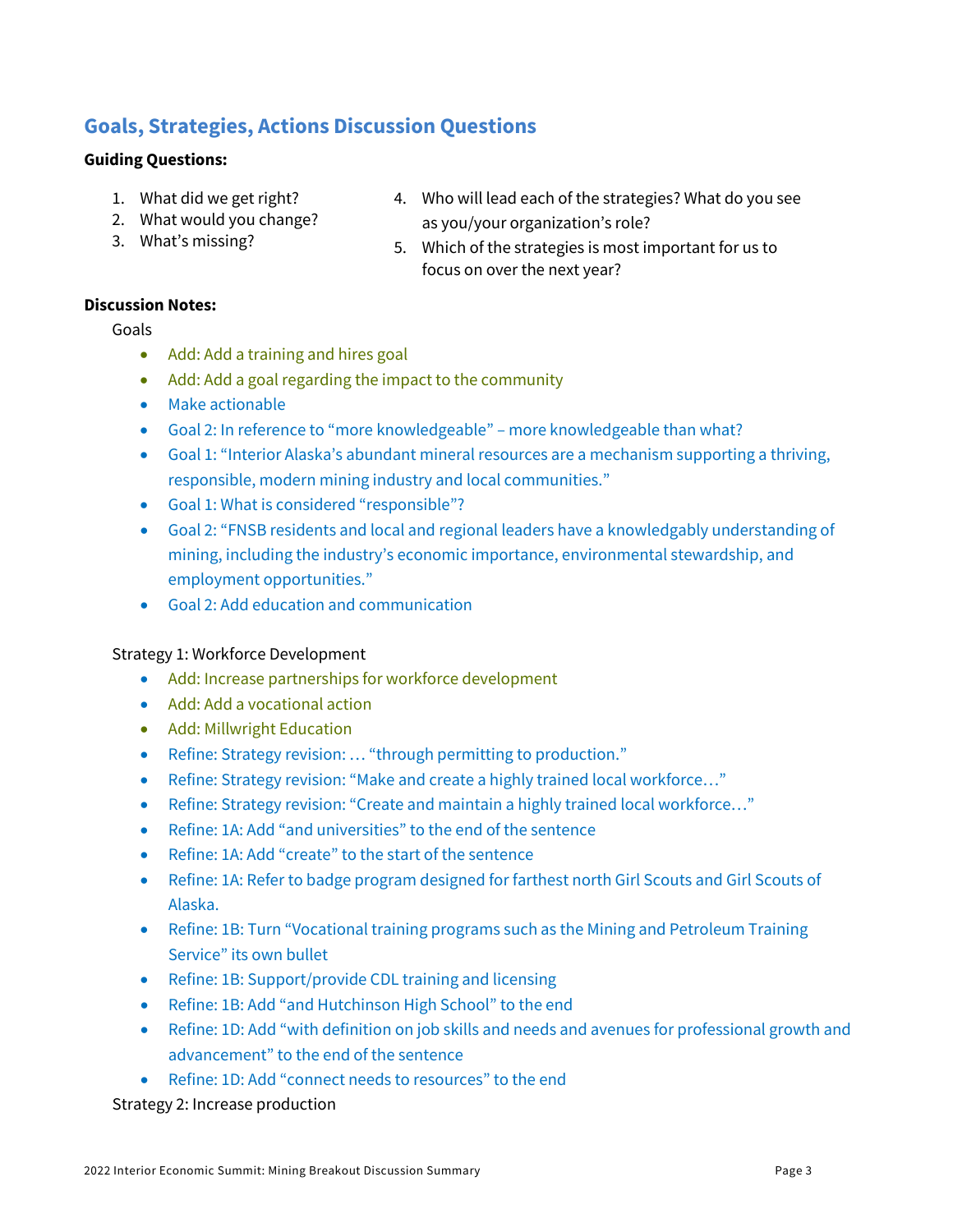- Add: Add infrastructure
- Add: Add communication toward community acceptance
- Add: Add workforce
- Refine: strategy: Add "remediation and restoration" to the end
- Refine: strategy: Add "robust public input" after "support"
- Refine: Make actions more inclusive of all mines
- Refine: Add in public process
- Refine: What does "support" mean?
- Refine: 1A: Make more general
- Refine: 1A: "Support exploration and permitting phases for Livengood mine and get started recruiting workforce and training locals for hire"
- Refine: 1A: "Exploration and permitting for mine projects"
- Delete: 2B

Strategy 3: Key Infrastructure

- Add: Add money
- Refine: Who is going to pay for it? Estimated cost?

#### Strategy 4: Fair Policies

- Add: Highlight environmental regulatory process. Show that the profession is constantly changing.
- Add: Add consistency on timing in permitting
- Add: Permitting and environmental regulations need to be included

#### Strategy 5: Education and Connection

- Add: Build trust back with the public and agencies
- Add: How are agencies negatively affecting communication? Is government not doing enough outreach during permitting?
- Add: Engage the public
- Add: Gain social license by communicating with communities and taking concerns into consideration
- Refine: Strategy name revision: "Public Education and Connection"
- Refine: Strategy name revision: "Outreach"
- Refine: Comment: This sounds like PR

#### Other (could go in other chapters)

- Add: Infrastructure is key to public support and the social license
- Add: Reclamation standards need to be strengthened and clarified
- Add: How much science versus industry propaganda is taught?